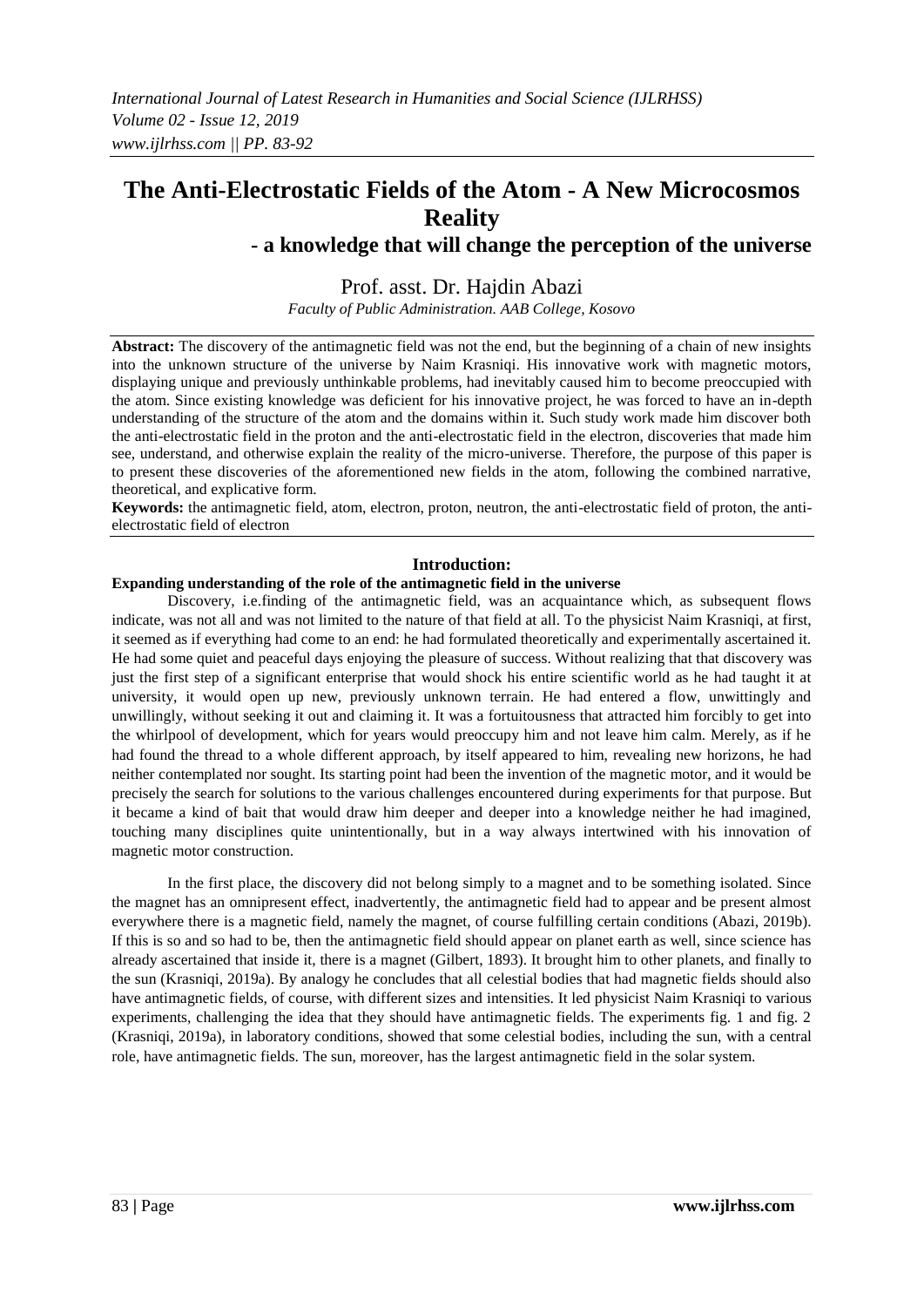*International Journal of Latest Research in Humanities and Social Science (IJLRHSS) Volume 02 - Issue 12, 2019 www.ijlrhss.com || PP. 83-92*



Fig. 1. the antimagnetic fields of celestial bodies



Fig. 2. The inner structure of the Sun, Earth, Jupiter, Saturn, Uranus and Neptune

Thanks to the unusual reaction of iron dust he realized that the antimagnetic field forms under certain conditions - also when a ferromagnetic mass extends over the magnet poles. This new field is very dynamic and, in some respects, even more aggressive than the magnetic field. He found that the interaction of the magnetic field and the antimagnetic field is what keeps the solar system in balance. The attractive force of the sun, without a repulsive force, would pull all the planets into its inner, and there would be no planet orbiting it" (Krasniqi, 2019b). It is so in galaxies too. Moreover, the entire equilibrium of the universe owes to the interaction of these two fields.

### **What about the micro-universe, how does it work?**

Many things had concerned the physicist Naim Krasniqi for many years. At the gymnasium (1983) he had asked the professor of chemistry who explained the structure of the atom, why the electron revolves around the nucleus and does not fall into it, for if gravity is the only attractive force, then the electron would have to collide with the nucleus around which it revolves. The logic drove him: if there is only a force that draws, then it must pull it to the end, not stopping somewhere and remain there. Which gives rise to many problems: why the pulling force does not work to a distance, why it stays there, how does it no longer keep pulling the given body closer? What makes it stop? What is it that keeps the electron in that state without being hit with the nucleus? To all these questions, the chemistry professor had no answer other than, so the laws of physics say.

About two decades later, in 2004, physicist Naim Krasniqi's interest was in energy, more precisely in human control of it. Concerning energy, part of the global concern was the case of the Chernobyl atomic explosion in April 1986 (Higginbotham, 2019), because the human factor was the leading cause. The Chernobyl explosion was a significant tragedy that threatened humanity, especially given that there are nuclear weapons in many states of the world that could destroy humanity and the planet earth. It was and still is, the technical control of nuclear power plants all over the globe a thorny issue. At that time, this preoccupation had come from physicist Naim Krasniqi's thinking about other, somewhat different, opportunities to seek solutions to increase human security and control over the atomic energies. In the absence of elementary conditions, and of an alternative or optional vision, he abandoned such research at that time. Still, as an idea, he never left it.

Years later, when his passion focused on working with inventions in the magnetic motor made physicist Naim Krasniqi, in the context of this creativity, turn his attention to the essence of energy, to the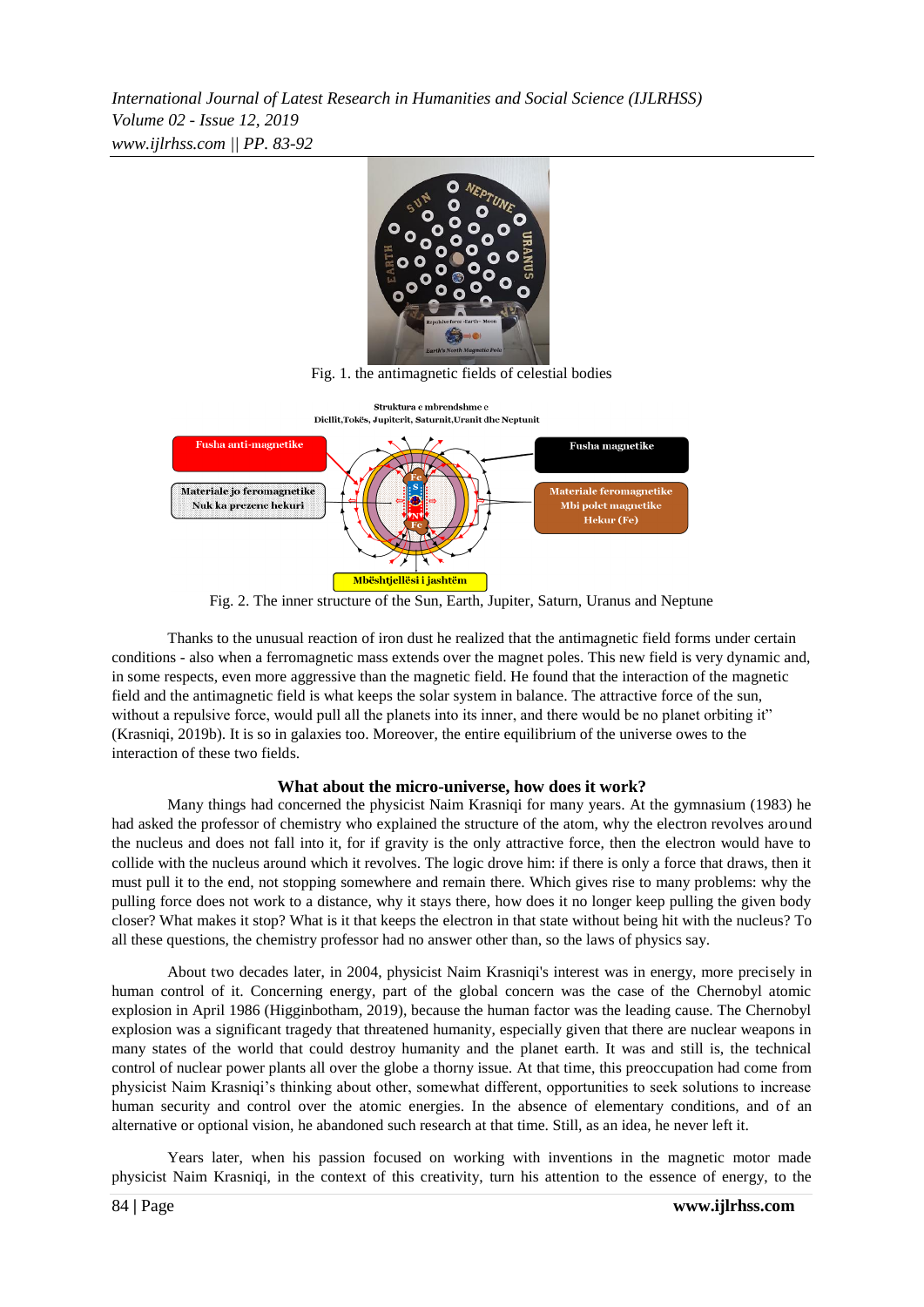## *Volume 02 - Issue 12, 2019*

## *www.ijlrhss.com || PP. 83-92*

micro-universe, respectively to the atom. The structure of the atom was explained by physics (Dalton, 1808; Patterson, 2007; Thomson, 1904; Rutherford, 1914; Bohr, 1922), continuing success in the decomposition of elementary particles, such as quarks (Adair, 1987; Encyclopedia Britanica, 2008), spins (Moskowitz, 2010; Sutter, 2019), bosons (Caroll, 2007; Bal, 2012), fermions (Weiner, 2009), etc.

There was a significant problem, not investigated because the laws of physics believed as genuine and safe. Earlier question already returned to physicist Naim Krasniqi, now with a much higher power and thrown into the whirlpool of knowing, which he had not even sought but appeared in the way during his innovative activity. How does the atom and the atomic world work, how is the micro-universe so beautifully held? If there is only attraction force at the atom and its structure, i.e. what is called gravity (Newton, 1846; Einstein, 2002; Verlinde, 2017), then the meaning and explanation of the operation of the atom are deficient because, with little logic, it can not working. Such an interpretation makes no sense. As in the macro-universe, similar operating forces have to be present in the micro universe, also atoms and their structure, substructures, too. Physicist Naim Krasniqi writes: "Since the antimagnetic field of celestial bodies is the only force that prevents collisions and establishes stability between celestial bodies ... wi will find even within the inner structure of the atom the similar forces that hold stable the inner structure of the atom " (Krasniqi, 2019b).

It was this thought, achieved by analogy, that moved Naim Krasniqi to go further. But that was not enough. To investigate those existing but unknown forces, one had to go back to the study of the atom more seriously. It was becoming inevitable, turning into a challenge, without the strain with which physicist Naim Krasniqi innovative activity couldn't go further, and it was precisely this that drove him to strike even with the atom.

### **The structure of the atom and its known operating fields**

The physicist Naim Krasniqi writes: "Whether we like it or not, the presence of the antimagnetic field emanating from a celestial body has its source in the same magnetic field, which would directly affect the structure of the atom" (Krasniqi, 2019a). For the sake of understanding, the new fields of the atom and its structure is taken for granted in this writing as current science explains, in the sense that it consists of a nucleus containing protons and neutrons and electrons. To make his thinking visually clear, he takes, as an illustration, the classic example that "Electrons rotate around the nucleus of the atom as bodies rotate around the sun," writes Naim Krasniqi (2019a).

Protons, is known, have a positive charge, a neutron has a neutral charge, and an electron a negative one. It is here that physicist Krasniqi (2019a) asks the intriguing question: "why is a positive charge, where does this charge come from, and what is causing it." It prompted him to understand the essence of protons differently. What is known today is that the internal structure of the proton consists of two quarks  $(2 / 3u)$  and  $(2 / 3u)$ having positive value and a quark (-1/3d) having negative value. It is, therefore, precisely the presence of two positive quarks  $(2/3u)$  that gives a positive charge to the proton. The reverse charge has electrons: two negative quarks (-2 / 3d) and one positive quark  $(1 / 3u)$ , from which the negative electron charge originates. And the neutron has a neutral charge.

Besides this, physics had known some of the fields of the atom. Electrons have been studied (Lorentz, 1902; Adams, 1904; Jansen & Mecklenburg, 2004), and various patterns of its fields have been observed, including electrostatics (Kelvin, 1872; Purcell & Morin, 2013). The proton and its internal structure, forces, and operating field have also been studied (Adair, 1987; Antogini et al, 2013). Neutrons have, for more than a century, been the focus of scientific studies (Chadwick, 1933; Sharp, 2019; NIMI3, 2012; Feldman, 2019).

Even at the subatomic level, knowledge of different domains have been noted (Kaku, 1993). But while there are achievements, so do problems, reaching a point where the electron can be contested (Dilworth, 2016).

For the focus of the discussion here, of importance are those related to the domains at the atomic and subatomic level (Estermann, Frisch, & Stern, 1933; Gonzales-Martin, Taboada, & Gonzalez, 2004; Adair, 1987). In addition to the somewhat stable constitution of fields in the microcosm, various irregularities have also emerged, which science cannot yet explain. Such are, for example, "anomalies of electron and proton magnetic moments" (Mann & Schwebel, 1965; Heyrovska 2004; Vogel, 2009; Hughes & Kinoshita, 1985) but also of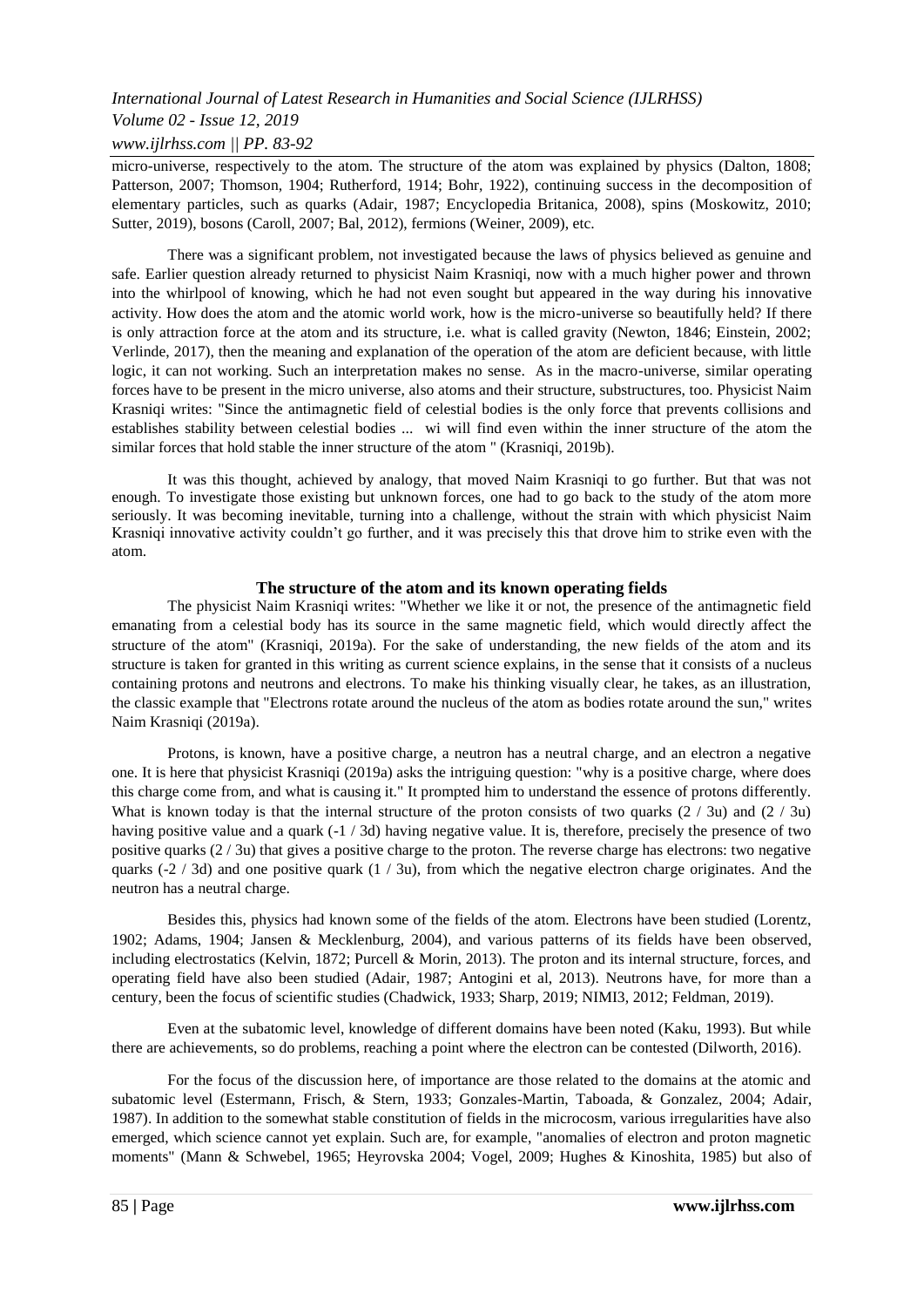#### *Volume 02 - Issue 12, 2019*

#### *www.ijlrhss.com || PP. 83-92*

neutrons (Inglis & Lande, 1934; Fröhlich & Heitler, 1938; Pendlebury and Smith, 1980). These are problems known at times, but physics has not been able to solve them.

Although physicist Naim Krasniqi was aware of such irregularities, but these did not serve as an incentive for him to deal with them. He needed to understand the intrinsic function of the atom and its structure as he had to move forward in his innovative work with the magnetic motor. It was precisely this preoccupation that would make him, like as to the magnet, discover new unknown fields in atom and its structure.

#### **Unknown but operating fields of the atom**

However, the analogy with the magnet and the fields generated by it played a role in believing that there would be similar forces operating on the atom. Knowing that electrons and protons had magnetic moments - that indicated the existence of the same phenomena both in the macro-universe and in the micro-universe. Still, the challenge was to find out what kind of they were, namely whether they had anything in common, what the differences would be, and especially what their specifics were.

It should have a similar force operating on the size of the atom as on the solar system. "Similarly," physicist Naim Krasniqi writes, "there is an attractive force between the atomic nucleus and the electrons orbiting it; without this force, the electrons would leave the atomic nucleus at infinity. The attractive force of the atomic nucleus, without a propulsion force, would pull all the electrons into its inner, and there would be no electron orbiting the nucleus" (Krasniqi, 2019a). From this, he concludes: "There is a balance of equal forces between the repulsive forces and the attracting forces both in the celestial bodies and in the atoms" (Krasniqi, 2019a).

That for the magnets is called the magnetic field, for the atom is called the electrostatic field. By analogy, the physicist Naim Krasniqi will conclude, just like the magnet that generates the antimagnetic field, so the atom must generate the field opposite to the electrostatic one. And it should, by nature, be an antielectrostatic field.

The mixing forces of body components (in macro and micro proportions), in a sense, that they, although emanating from the same bodies, act in opposite directions and at different intensities, and thus create various magnetic and antimagnetic fields, and so do the atom' s fields - electrostatic and anti-electrostatic ones.

To clarify this new field in the atom, physicist Naim Krasniqi (2019b) writes: "we get two positive charge lines (a) and (b). The black line (a) manages to cross the positive quarks layer  $(2/3u)$ , forming lines of the positive electrostatic proton field. In contrast, unlike the black line (a), the red line (b), cannot cross this layer of positive quarks (2 / 3u) and will start to deviate laterally (fig. 3 and fig. 4)". It is precisely this new field he calls the *anti-electrostatic field*.

The anti-electrostatic field, of course, in miniature, had the same characteristics as the antimagnetic field (Abazi, 2019a, b). It was a field generated by the atom within the electrostatic field. That filed had an opposite nature to the electrostatic field as well as the different properties.

Also, if the electrostatic field was an attractive atomic field, the anti-electrostatic field was propulsion, removing the atomic field.

However, not being atom a homogenous but having a complex structure and with different loads, physicist Naim Krasniqi was challenged to discover more closely the nature of this field in each basic structure of the atom.

#### **The anti-electrostatic field of the proton**

Well, there was something that had to be different in the anti-electrostatic field, which had to have very distinctive specifications, in that it had similarities but also differences from the antimagnetic field. Although it may be talked about the electrostatic and anti-electrostatic fields of the atom, they have different content than magnetic and antimagnetic fields, at least in the sense as they have been elaborated so far (Abazi, 2019a, b).

The anti-electrostatic field of the atom had to be different, provided that it could exist harmoniously. In other words, there had to be something specific about the proton in terms of the new anti-electrostatic field.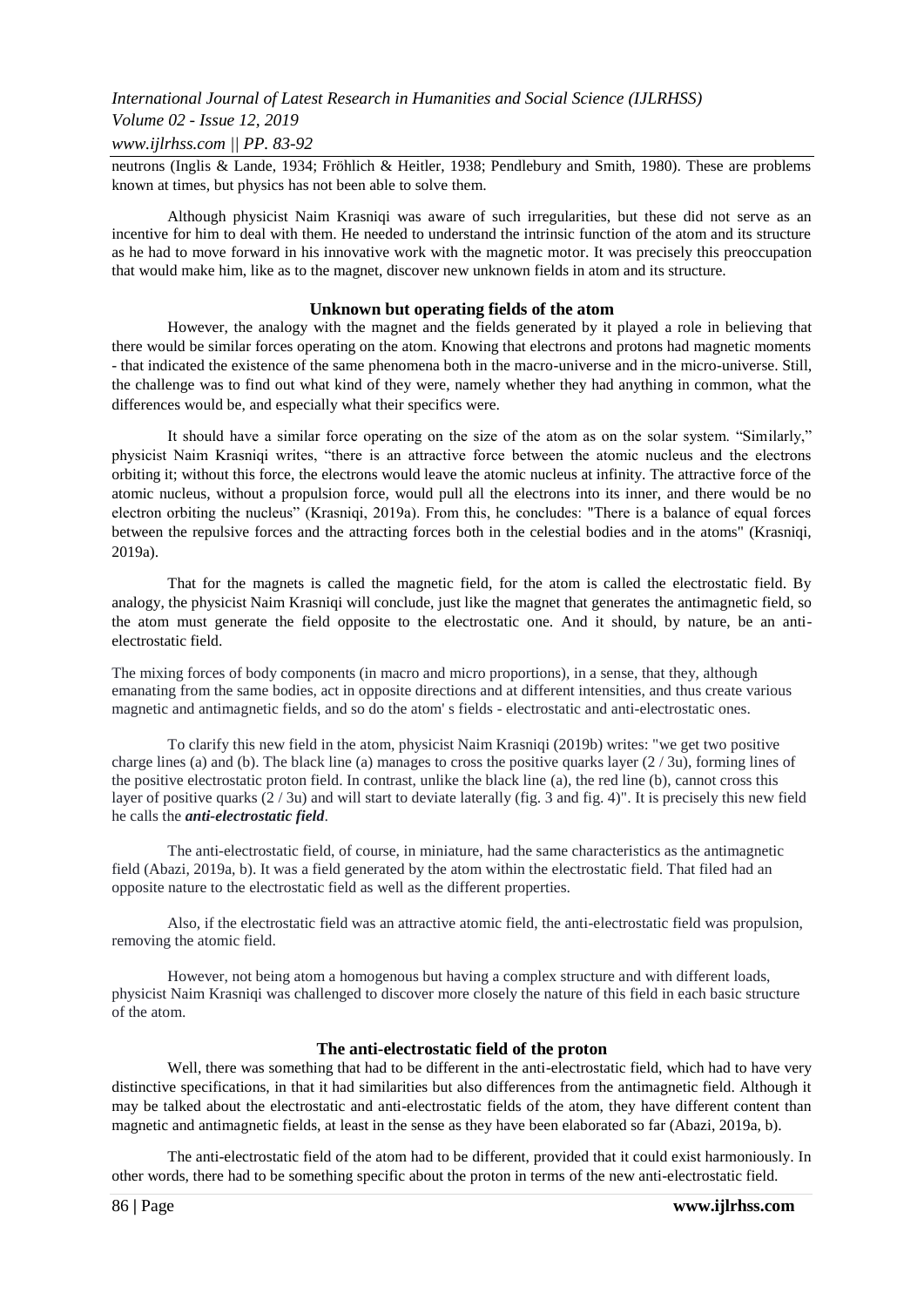## *International Journal of Latest Research in Humanities and Social Science (IJLRHSS) Volume 02 - Issue 12, 2019 www.ijlrhss.com || PP. 83-92*

The structure of the proton consists of two quarks  $(2/3 u)$  with a positive charge and one quark  $(-1/3 d)$ with a negative charge. At the moment, when the positive quarks  $(2/3 u)$  are drawn and placed over the poles of the positive nucleus of the proton, the positive electric charge dramatically increases in the proton core between the two positive quarks covers (2/3 u). It grows much more than the electrical charge passing beyond the quarks layer (2/3 u). The increase of this positive electric charge in the nucleus should go beyond the positive quarks layer ( $2/3$  u) and dissipate, which forms the positive electrostatic field of the proton (+ E\_P), writes Krasniqi (2019b). He goes on to point out that the rest of the positive electric charge lines from the proton core, due to the increase in the positive electrical charge intensity, cannot cross the positive quarks layer (2/3 u). That's why it will explode from the lateral sides of the quarks mixture, forming the anti-electrostatic field of the proton (-E\_P) (Krasniqi, 2019b).



*Fig. 3. The electrostatic field of the proton*  $((+\mathbf{E} \ \mathbf{p})^2)$  *represented by the black arrows.* and the anti-electrostatic field of the proton  $((-E_p)^*)$  presented by the red arrows.

From many experiments, the physicist Krasniqi came to understand a new content of the structure of the proton's fields. The electrostatic field of the proton is a positively charged field  $(+ E\ P)$ , and the antielectrostatic field of the proton is opposite, i.e. negative (-E\_P). It follows that "the proton anti-electrostatic field (-E\_P), although emanating from a positive charge ... is regarded as a negative electrostatic field" (Krasniqi, 2019b).



 *Fig. 4. Form of positive charge of the proton* 

The positive electrostatic field of the proton  $(+ E_P)$  is its attraction force, while the negative antielectrostatic field of the proton (-E\_P) is its repulsive force.

In other words, from the same positive charge of the proton, two fields are generated simultaneously: the electrostatic field  $(+ E_P)$  and the anti-electrostatic field  $(-E_P)$ . While the positive electrostatic field of the proton is the force that draws the electron towards the nucleus of the atom, the negative anti-electrostatic field of the proton is the force that pushes the electron further and keeps it at a certain distance from the nucleus.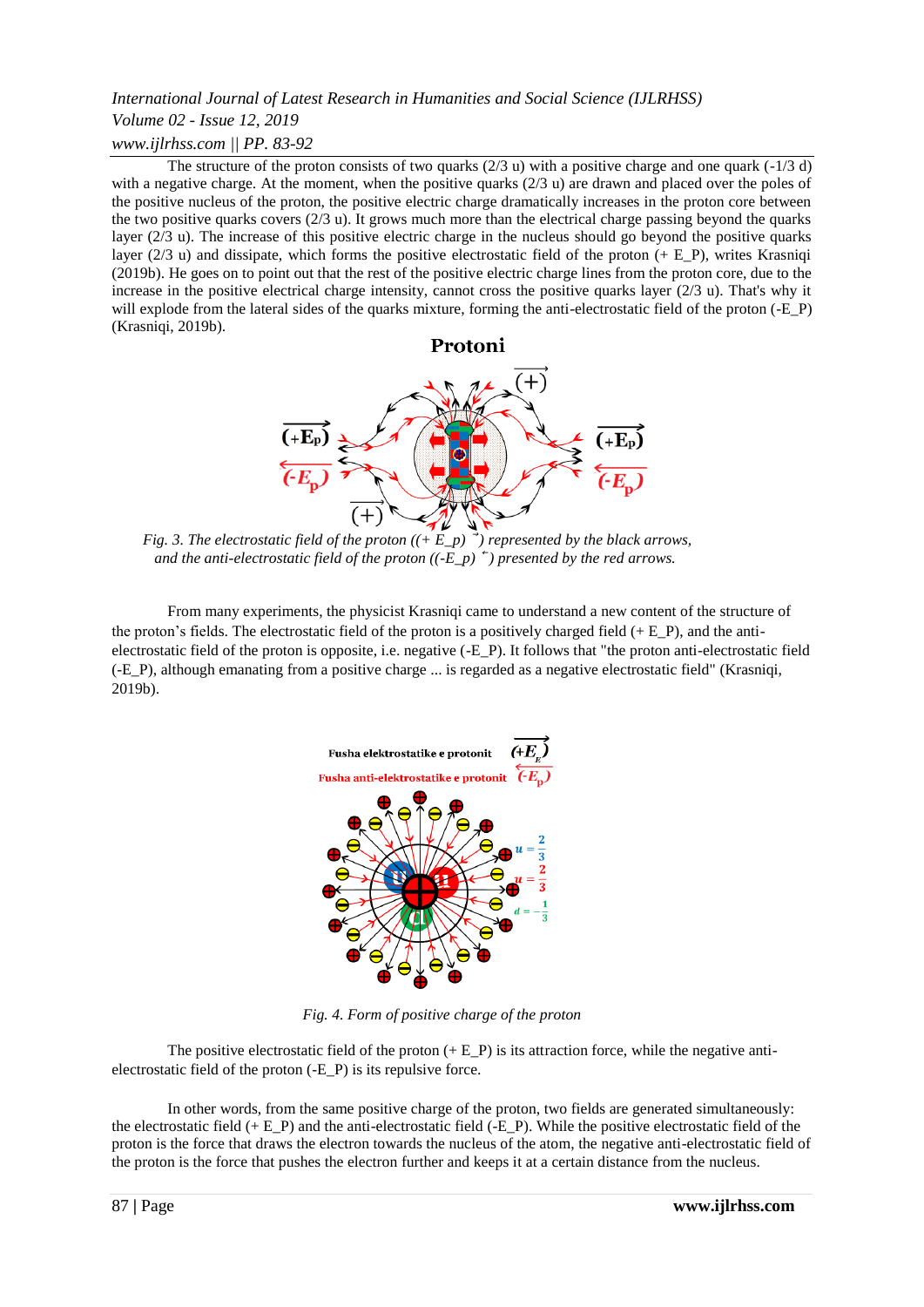## *International Journal of Latest Research in Humanities and Social Science (IJLRHSS) Volume 02 - Issue 12, 2019 www.ijlrhss.com || PP. 83-92*

#### **The anti-electrostatic field of the electron**

Although it was an achievement to understand the existence of the new field, and in this sense, both fields in the proton, it inadvertently complicated the understanding of the electron fields and made the matter more challenging. Because, if the electron had two such fields, what would be the difference and similarity between them and the proton fields?

The negative charge of the electron caused by the fact that the negative quarks  $(-2/3d)$  are attracted and placed on the poles of the negative electron nucleus, which forms during the mixing of the quarks within the cylinder  $(1/3 u)$  and  $(-2/3 d)$ . It causes the energy of the negative electric charge in the electron core to increase significantly (fig. 4), causing energy to pass beyond the negative quarks layer (-22/3 d) and dissipate. From this charge, which originates from the covers of the negative particles, the negative electrostatic field of the electron  $((-E E) \rightarrow)$  is formed, writes Krasniqi (2019c).



*Fig. 5. Electrostatic field of the electron*  $(\overrightarrow{ -E_{\rm F}})$  *represented by black arrows, and the anti-electrostatic field of the electron*  $-(\overline{-E_E}) = (+E_E)$  *represented by red arrows in red. (Krasniqi, N. 2019c).*

This field, however, according to experiments and following logic, should not be the only one. There must be another one, as in the proton. According to Krasniqi (2019c), the rest of the negative charge lines from the electron nucleus due to the increase of the intensity in negative charge cannot cross the liquid layer of negative quarks (-2/3 d). They will explode laterally of quarks, and it is precisely this that forms the negative anti-electrostatic field of the electron - ( $(-E_E) \leftarrow$ ). He (Krasniqi, 2019c) further finds that this new field, although emanating from a negative charge, has all the properties of a positive electrostatic field of the proton, and it is the anti-electrostatic field of the electron having a positive charge ( $+E_E$ )  $\leftarrow$ ).



Fig. 6. The shape of the negative electron charge (Krasniqi, N. 2019c).

88 **|** Page **www.ijlrhss.com** Thus, two fields simultaneously emanate from the electron: the negative electrostatic field of the electron ( $(E|E) \rightarrow$ ), which is the electron attracting force, and the positive anti-electrostatic field of the electron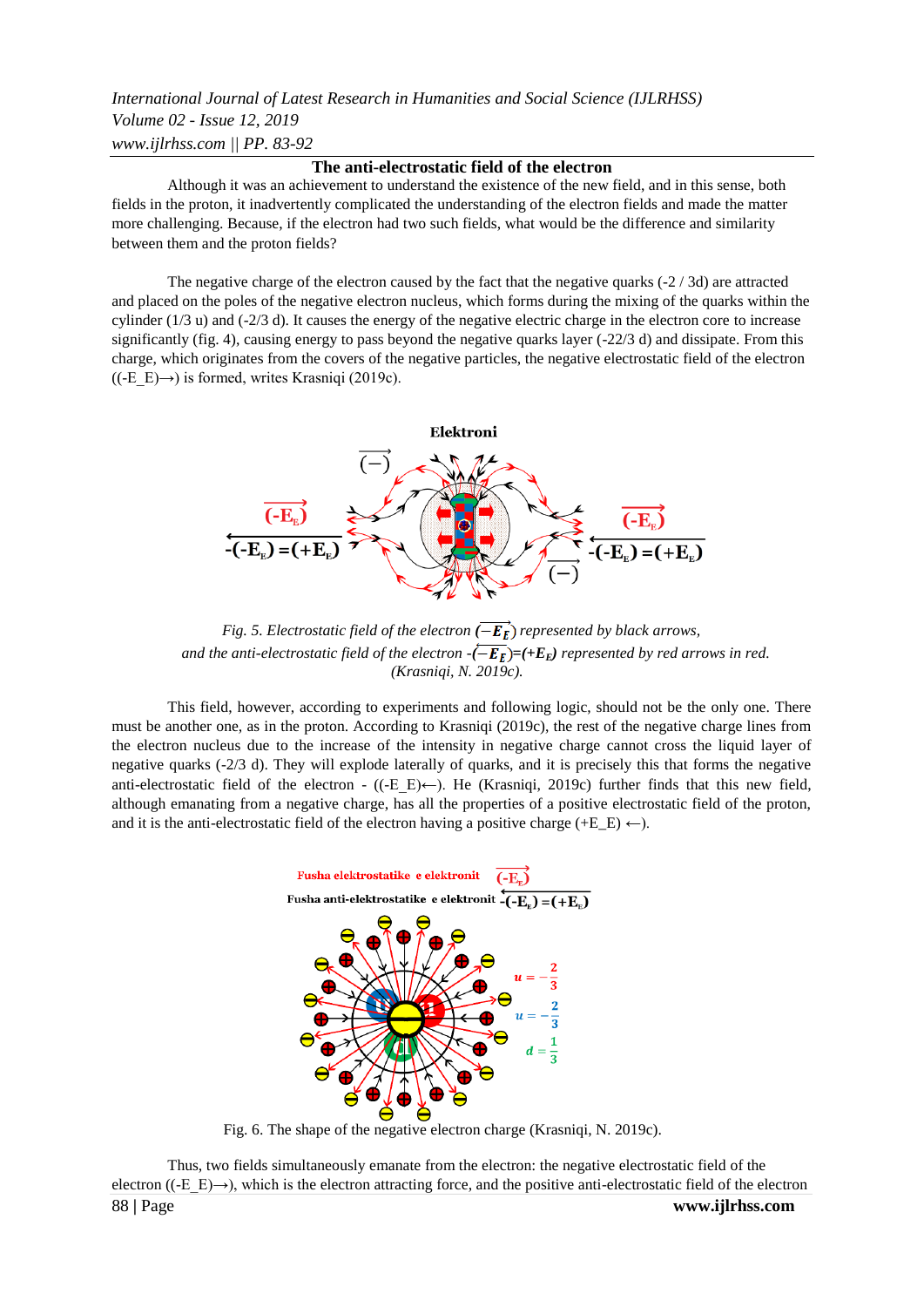### *Volume 02 - Issue 12, 2019*

*www.ijlrhss.com || PP. 83-92*

 $(+E E) \leftarrow$ ), which is the electron propulsive force. It is precisely the anti-electrostatic field of the electron that keeps the electron at a certain distance from the nucleus of the atom.

#### **Lack of fields to neutron?**

Explaining the neutron and its structure is more problematic. After several experiments, physicist Naim Krasniqi (2019d) concludes, figuratively speaking, that "neutrons have undergone clinical death" in the process of forming various compounds.

What is known and accepted by science is that neutron has a structure similar to that of an electron. Since neutron consists of one positive quark (2/3 u) and two negative quarks (-1/3 d), the charge of its electric is neutral or is considered uncharged.

This electrically uncharged neutron's state is believed to be due to the equal existence of positive and negative quarks when none can dominate. Mathematically, the neutron has no charge at all, so it has zero charge:  $(2/3 u) + (-1/3 d) (-1/3 d)$ , i.e.  $(2/3 u) + (-2/3 d) = 0$ . It sounds logical, anyway, but it's not all.

This neutral state, rather than for the electric charge, tells about the neutron fields. The specificity of a neutron is that there are no fields at all - neither electrostatic nor anti-electrostatic.

Physicist Naim Krasniqi has a different point of view on both the electric charge and the lack of neutron fields. His short explanation: the lack of fields is since the propulsive forces and the attractive forces are equal, so neither one dominates. Further, this means that the mixing forces within the neutron are such that they act in the same direction and at the same intensity, for which they fail to create any field (Krasniqi, 2019d).

However, neutrons tend protons, but without melting into it. This fact itself points to some mysteries that are not yet known and suggests that the neutron represents a challenging area to study in the future, to understand it better, and to discover its real features and components.

### **The equilibrium of the structure of the atom**

After all this breakdown of atomic constituents, it seems that physicist Naim Krasniqi had found the key to understanding, but also explains, the equilibrium of the structure of the atom.

Questions about how it is possible, for example, for the electron not to collide with the atom, why the electron continually orbits in a certain orbit around the nucleus, now had an answer from physicist Naim Krasniqi. It is precisely the interaction of the various anti-electrostatic fields within the atom, and he points out, that maintains equilibrium, maintains the structure of the atom. Here, however, is the analogy of the solar system with the atom. Krasniqi (2019a) explains: "The anti-electrostatic field of the proton (-E\_P) is the only force opposing the attractive force between the proton and the electron" and it is precise "this field that prevents direct electron stroke to the atom's nucleus, respectively with the proton". The same is true, of course, of the anti-electrostatic field of the proton. This interaction clearly shows that the electron does not make chaotic motions (Khazanov, Tel'nikhin, & Kronberg, 2007; Egorov & Hramov, 2006; Gutzwiler, 2008). The electron's motion determines from constellations created between the action of the electrostatic and anti-electrostatic fields of the proton and the electron. For this reason, it can be said that the motion of the electron is defined by the attracting and pulling forces of the proton (atomic nucleus) and the electron.



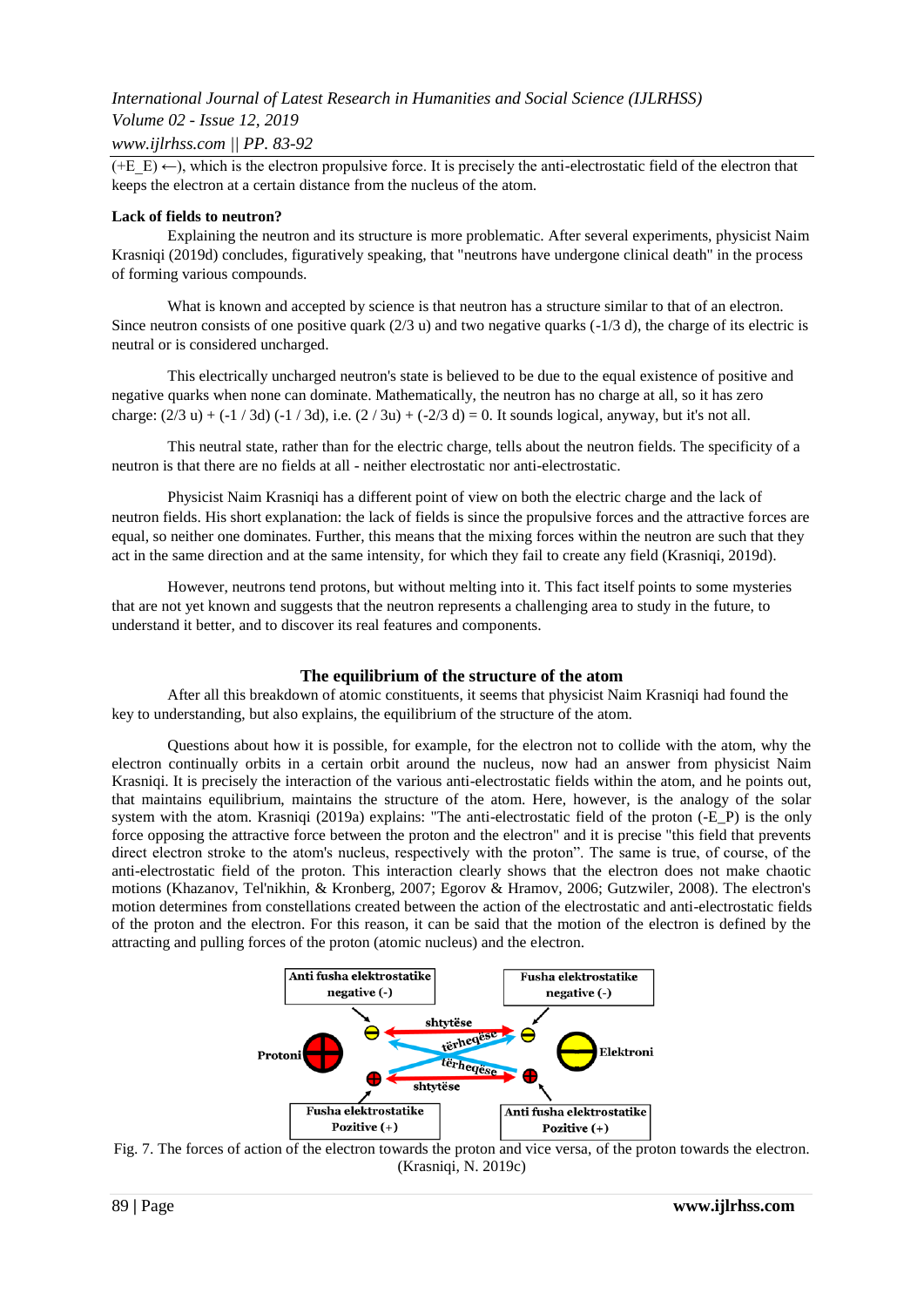## *Volume 02 - Issue 12, 2019*

### *www.ijlrhss.com || PP. 83-92*

Since the magnetic fields and the antimagnetic fields of the celestial bodies maintain the equilibrium and existence of the solar system, galaxies, etc., then the electrostatic and anti-electrostatic fields of the atom, namely the proton's and electron's, are the ones that maintain the equilibrium and existence of the atom itself.

These opposite fields interaction is that force that does not allow the electron to collide with the nucleus of the atom, nor does it allow protons and neutrons to collide with each other, thereby keeping the atom and its structure in operation excellent balance.

#### **ENDING. Macro- and micro-universe counteracting and balancing forces**

Having discovered the antimagnetic field and the interaction with the magnetic field, both generated by the magnet and after discovering the anti-electrostatic field interacting with the electrostatic field, physicist Naim Krasniqi had realized that these forces were similar in character and nature, except that in different dimensions.

Physicist Naim Krasniqi had managed to explain opposing forces in nature, both in the macro- and in the micro-universe, thus showing that they are the same forces acting and maintaining the equilibrium of the universe, from the atom to the galaxies. It follows that the world has created highly efficient and effective forces that hold the balance in extraordinary proportions, from the smallest to the largest.

Being the opposing fields active in the macro- and micro-universe enforced physicist Naim Krasniqi a return to the zero point, there at the start also to the magnet. Also, to revisiting the different magnet fields themselves, their nature and characteristics, which will change our knowledge and understanding of the various phenomena of nature. But what has the physicist Naim Krasniqi discovered here?

It is a very complex issue and requires more extensive elaboration; however, it can be said here just something in general. Physicist Naim Krasniqi has discovered a completely different structure of fields, both magnetic and atomic ones, those fields being of a different than what science has known to date.

### **References**

#### **Books**

- [1]. Adair, R. K. 1987. *The Great Design: Particles, Fields, and Creation*. [Oxford University Press:](https://en.wikipedia.org/wiki/Oxford_University_Press) New York & Oxford.
- [2]. Carroll, S. 2007. *Guidebook. Dark Matter, Dark Energy: The dark side of the universe*. The Teaching Company.
- [3]. [Chadwick, J.](https://ui.adsabs.harvard.edu/#search/q=author:%22Chadwick%2C+J.%22&sort=date%20desc,%20bibcode%20desc) 1933. "Bakerian Lecture. The Neutron". Proceedings of the Royal Society of London. Series A, Containing Papers of a Mathematical and Physical Character, Volume 142, Issue 846, pp. 1- 25.
- [4]. Dalton, 1808. *A New System of Chemical Philosophy*. William Dawson & Sons Ltd.: London.
- [5]. Einstein, A. 1920. *Relativity: Special and General Theory*. Translated by Robert W. Lawson. Henry Holt and Company. New York.
- [6]. Gilbert, W. (1893). *On the Landstone and Magnetic Bodies and on the Great Magnet the Aerth. A New Physiology, Demonstrated with Many Arguments and Experiments*. Translated by P. Fleury Mottelay. John Wilay & Sons. New York.
- [7]. Kaku, M.1993. *Quantum field theory. A modern introduction*. Oford University Press. New York & Oxford.
- [8]. Newton, I. 1846. *The Mathematical Principles of Natural Philosophy*. Translated inti English by Andrew Motte. Published by Daniel Adee: New York.
- [9]. Purcell, E. M. & Morin, D. J. 2013. *Electricity and Magnetism*. Third edition. Cambridge University Press. Cambridge, New York, Melbourne etc.

#### **Articles**

- [10]. Abazi, H. 2019a. "On The Hardness of Perceptions Changing An analysis through the example of the counter-inductive approach to the magnetic field". International Journal of Latest Research in Humanities and Social Science (IJLRHSS) Volume 02 - Issue 10. Link: <http://www.ijlrhss.com/paper/volume-2-issue-10/7-HSS-527.pdf>
- [11]. Abazi, H. 2019b. "The Antimagnetic Field A New Reality in Physics Original story of its discovery and theoretical statement". International Journal of Latest Research in Humanities and Social Science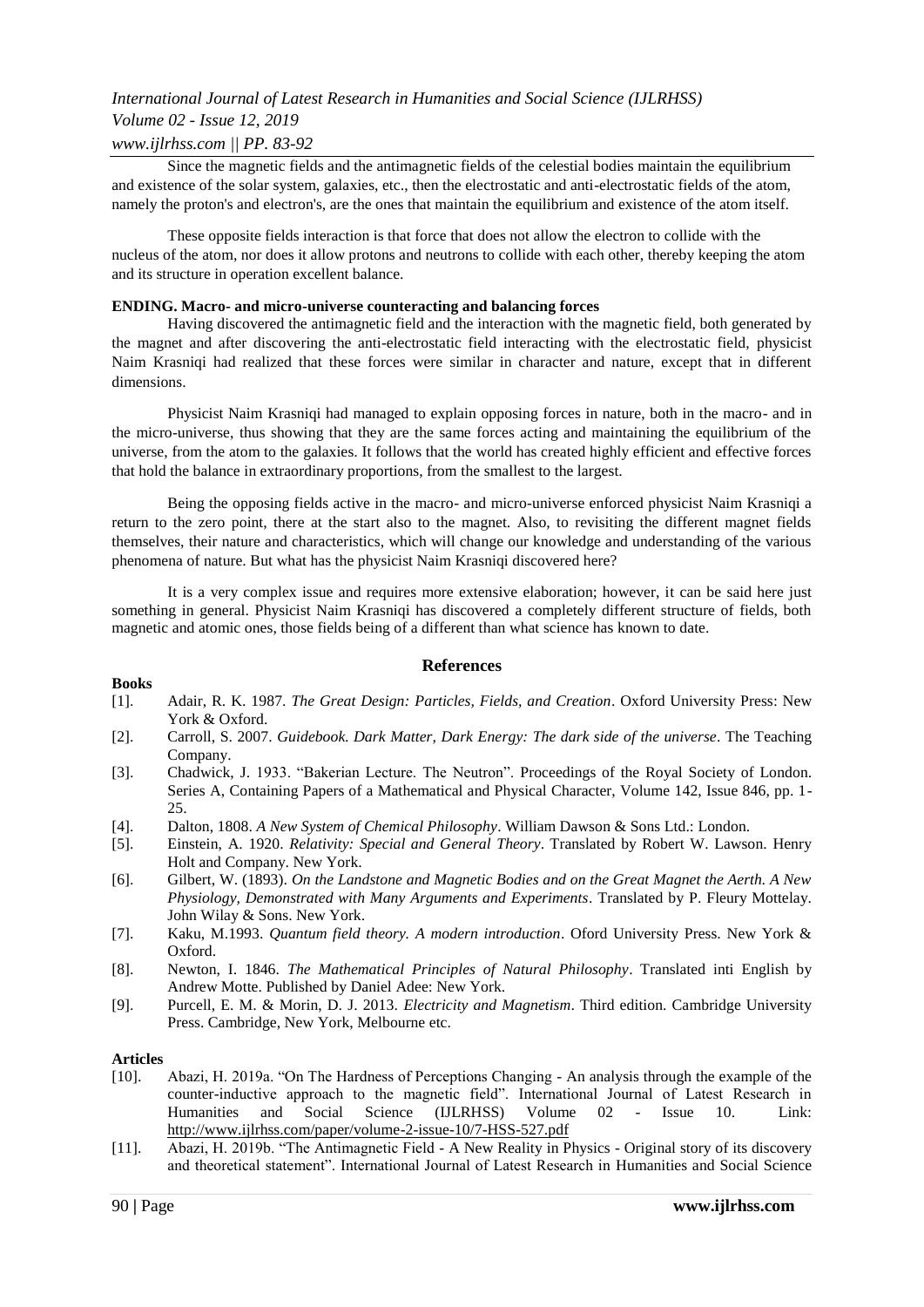## *Volume 02 - Issue 12, 2019*

*www.ijlrhss.com || PP. 83-92*

(IJLRHSS) Volume 02 - Issue 11. Link: [http://www.ijlrhss.com/paper/volume-2-issue-11/7-HSS-](http://www.ijlrhss.com/paper/volume-2-issue-11/7-HSS-542.pdf)[542.pdf](http://www.ijlrhss.com/paper/volume-2-issue-11/7-HSS-542.pdf)

- [12]. [Abraham,](https://en.wikisource.org/wiki/Author:Max_Abraham) M. 1904. "The Fundamental Hypotheses of the Theory of Electrons". Linku: [https://en.wikisource.org/wiki/Translation:The\\_Fundamental\\_Hypotheses\\_of\\_the\\_Theory\\_of\\_Electron](https://en.wikisource.org/wiki/Translation:The_Fundamental_Hypotheses_of_the_Theory_of_Electrons) [s](https://en.wikisource.org/wiki/Translation:The_Fundamental_Hypotheses_of_the_Theory_of_Electrons)
- [13]. Antognini, A., Nez, F. Schuhmann, K., Amaro, F. D., Biraben, F., Cardoso, J. M. R., Covita, D. S., Dax, A., Dhawan, S., Diepold, M., Fernandes, L.M.P., Giesen, A., Gouvea. A. L., Graf, Th., Hänsch, Th. W., Indelicato, P., Julien, L., Kao, Ch-Y., Knowles, P., Kottmann, F., Le Bigot, E-O., Liu, Y-W., Lopes, J.A.M., Ludhova, L., Monteiro, C.M.B., Mulhauser, F., Nebel, T., Rabinowitz, P., dos Santos, J.M.F., Scha[l](https://science.sciencemag.org/content/339/6118/417/tab-pdf#aff-1)ler, L.A., Schwob, C., Taqqu, D., Veloso, J. F. C. A., Vogelsang, J. and Pohl<sup>3</sup> R. 2013. "Proton Structure from the Measurement of 2S-2P Transition Frequencies of Muonic Hydrogen". Science. Vol. 339, Issue 6118, pp. 417-420.
- [14]. Bal, H. S. 2012. "The Bose in the Boson". The New York Times. Link: <https://latitude.blogs.nytimes.com/2012/09/19/indians-clamor-for-credit-for-the-bose-in-boson/>
- [15]. Bohr, N. 1922. "The structure of the atom". Nobel Lecture, December 11, 1922. Link: <https://www.nobelprize.org/uploads/2018/06/bohr-lecture.pdf>
- [16]. Carroll, 2013. "Bosons". Link:<https://www.symmetrymagazine.org/article/january-2013/bosons>
- [17]. Dilworth, D. 2016. "Electron No Longer a Fundamental Particle ?". Link: <http://cosmologyscience.com/cosblog/electron-is-not-a-fundamental-particle/>
- [18]. Egorov, E, N. & Hramov, A. E. 2006. "Investigation of the Chaotic Dynamics of an Electron Beam with a Virtual Cathode in an External Magnetic Field". Plasma Physics Reports, 2006, Vol. 32, No. 8, pp. 683–694.
- [19]. Estermann, I., Frisch, R. & Stern, O. 1933. "Magnetic Moment of the Proton". Nature, Vol 132, Issue 169-170.
- [20]. Encyclopedia Britanica. 2008. Quark subatomic particle. Link: <https://www.britannica.com/science/quark>
- [21]. Feldman, G. 2019. "Origin of neutron and proton changes in nuclei". Nature, Vol 566, pp. 332-333. Link:<https://www.nature.com/magazine-assets/d41586-019-00577-0/d41586-019-00577-0.pdf>
- [22]. Fröhlich, H. & Heitler, W. 1938. "Magnetic Moments of the Proton and the Neutron". Nature, Vol. 141, Issue 37-38.
- [23]. González-Martín, G., Taboada, I. and González, J. 2004. "Magnetic Moment of the Proton". J. Link: <https://arxiv.org/ftp/physics/papers/0405/0405126.pdf>
- [24]. Gutzwiler, M. 2008. "Quantum Chaos". Scientific American. Link: <https://www.scientificamerican.com/article/quantum-chaos-subatomic-worlds/>
- [25]. Heyrovska, R. 2004. "Anomalous magnetic moment and Compton wavelength". Link: <https://arxiv.org/ftp/physics/papers/0401/0401049.pdf>
- [26]. Higginbotham, A. 2019. "Chernobyl: 7 People Who Played a Crucial Role in the World's Worst Nuclear Disaster". Linku: [https://www.history.com/news/chernobyl-nuclear-disaster-7-people-who](https://www.history.com/news/chernobyl-nuclear-disaster-7-people-who-played-crucial-role)[played-crucial-role](https://www.history.com/news/chernobyl-nuclear-disaster-7-people-who-played-crucial-role)
- [27]. Hughes, V. W. & Kinoshita, T. 1985. "The Anomalous Magnetic Moment of the Muon". Comments Nucl. Part. Phys., Vol 14, No. 6, pp. 341-360.
- [28]. Inglis, D. R. & Landé, A. 1934. "The Magnetic Moment of the Neutron". Physcal Review, Vol 45, Issue 842.
- [29]. Janssen, M. & Mecklenburg, M. 2004. *Electromagnetic Models of the Electron and the Transition from Classical to Relativistic Mechanics*. Max Planck Institute for the History of Science.
- [30]. Kelvin, W. Th. 1872. *Electrostatics and Magnetism*. MACMIllan & Co. London. Link: [https://books.google.com.au/books?id=Y\\_QEAAAAYAAJ&printsec=frontcover&source=gbs\\_ge\\_sum](https://books.google.com.au/books?id=Y_QEAAAAYAAJ&printsec=frontcover&source=gbs_ge_summary_r&cad=0#v=onepage&q&f=false) [mary\\_r&cad=0#v=onepage&q&f=false](https://books.google.com.au/books?id=Y_QEAAAAYAAJ&printsec=frontcover&source=gbs_ge_summary_r&cad=0#v=onepage&q&f=false)
- [31]. Khazanov, G. V., Tel'nikhin, A. A. and Kronberg, T. K. 2007. Plasma Physics and [Controlled](https://iopscience.iop.org/journal/0741-3335) Fusion, Vol 49, Nr. 4.
- [32]. Krasniqi, N. 2019a. "Efektet negative te fushave antimagnetike te njeriu (Berthama e atomit)". Epoka e re, 26 korrik.
- [33]. Kransiqi, N. 2019b. "Antifusha elektrostatike". Epika e re. 27 korrik.
- [34]. Krasniqi, N. 2019c. "Atomi, ngjashmëria ndërmjet protoneve dhe elektroneve dhe forcat bashkëvepruese". Epoka e re, 29 korrik.
- [35]. Kransiqi, N. 2019d. "Neutroni". Epoka e re. 30 korrik.
- [36]. Lorentz, H. A. 1902. "The Theory of Electrons and the Propagation of Light". Link: <https://www.nobelprize.org/prizes/physics/1902/lorentz/lecture/>